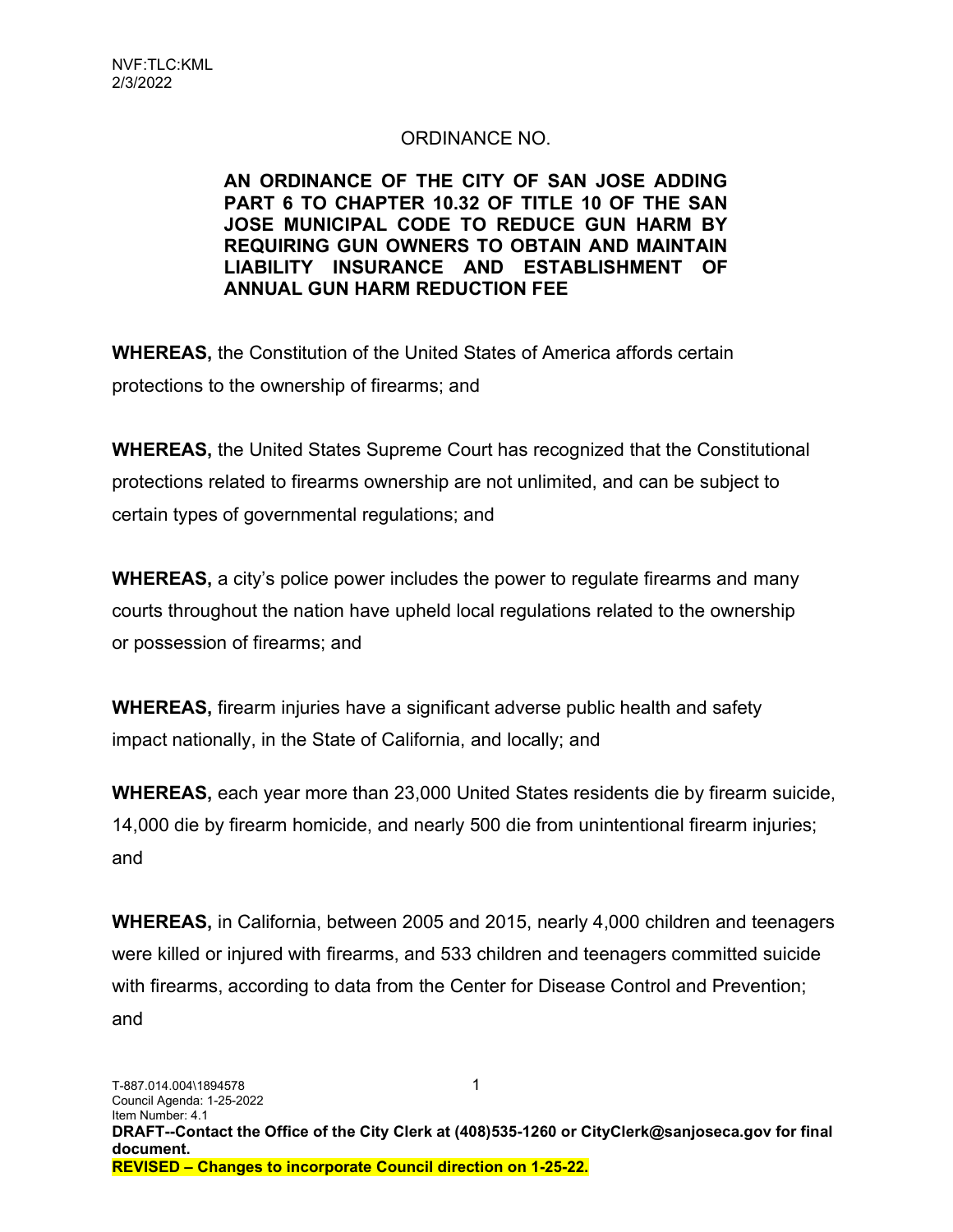WHEREAS, the Santa Clara County Public Health Department issued a report on firearm injuries in April 2018. In 2016, 11% of injury deaths were due to firearms injuries. During the period 2007-2016, there were an average of 46 deaths per year due to self-inflicted/suicide from firearms injuries, and an average of 28 deaths per year due to assault/homicide from firearms injuries. Self-inflicted/suicide accounted for the highest percentage of deaths (59%) from firearms injuries, with assault/homicide accounting for 36% of deaths from firearm injuries; and

WHEREAS, the April 2018 Santa Clara County Public Health Department report on firearm injuries reported that during the period from 2010-2014, there were an annual average of 28 emergency department visits and 12 hospitalizations due to unintentional firearms injuries. During 2010-2014, 31% of emergency department visits and 16% of hospitalizations from firearms injuries were due to unintentional shootings; and

WHEREAS, research published in the American Journal of Epidemiology in 2004 found that regardless of storage practice, type of gun, or number of firearms in the home, having a gun in the home was associated with an increased risk of firearm homicide and firearm suicide in the home; and

WHEREAS, a 2014 review in the Annals of Internal Medicine suggests that access to firearms within the home doubles the risk that family members will become a victim of homicide, and triples the risk of suicide; and

WHEREAS, a study in the New England Journal of Medicine in 2020 found that handgun ownership is associated with eight times greater likelihood for firearm suicide among men, and 35 times greater likelihood of firearm suicide among women; and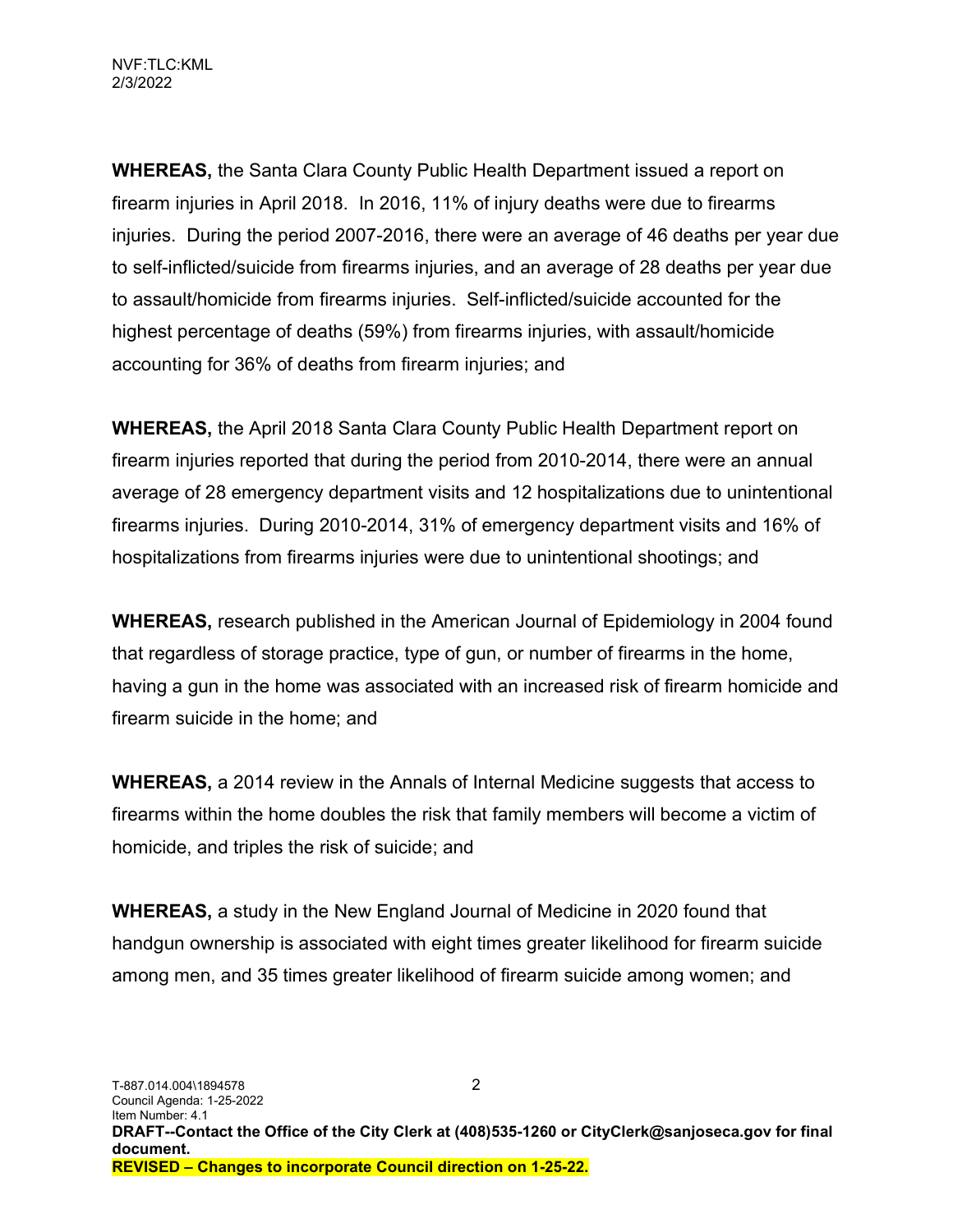WHEREAS, according to the American Academy of Pediatrics, in homes with guns, suicide rates in children and adolescents and the likelihood of accidental death by shooting are each four times higher than in homes without guns; and

WHEREAS, in the past decade, 40% of the suicides committed by children and teens involved guns, and 90% of these suicides were with guns that the victims accessed at their own homes or from a relative's home; and

WHEREAS, 58% of shooting deaths in children and teens are homicides, and the risk of homicide is three times higher when there are guns in the home; and

WHEREAS, a June 2014 report published by Everytown for Gun Safety and Moms Demand Action which analyzed publicly reported gun deaths nation-wide over a oneyear period from December 15, 2012 to December 12, 2013, showed that at least 100 children were killed in unintentional shootings, amounting to nearly two each week; and

WHEREAS, according to research published in Social Science and Medicine in 2007 based on data over a three-year study period from 2001 to 2003, states with higher rates of household firearm ownership had higher rates of firearm homicide but not of non-firearm homicide, and this relationship held across gender, age, income and multiple other variables; and

WHEREAS, a study in the Journal of Urban Health conducted in 2015 estimated there are as many as 4.6 million children in the United States living in homes with loaded unsecured guns; and

WHEREAS, injuries from unintentional shootings, which are generally insurable, comprise more than a third of all gun-related injuries nationally; and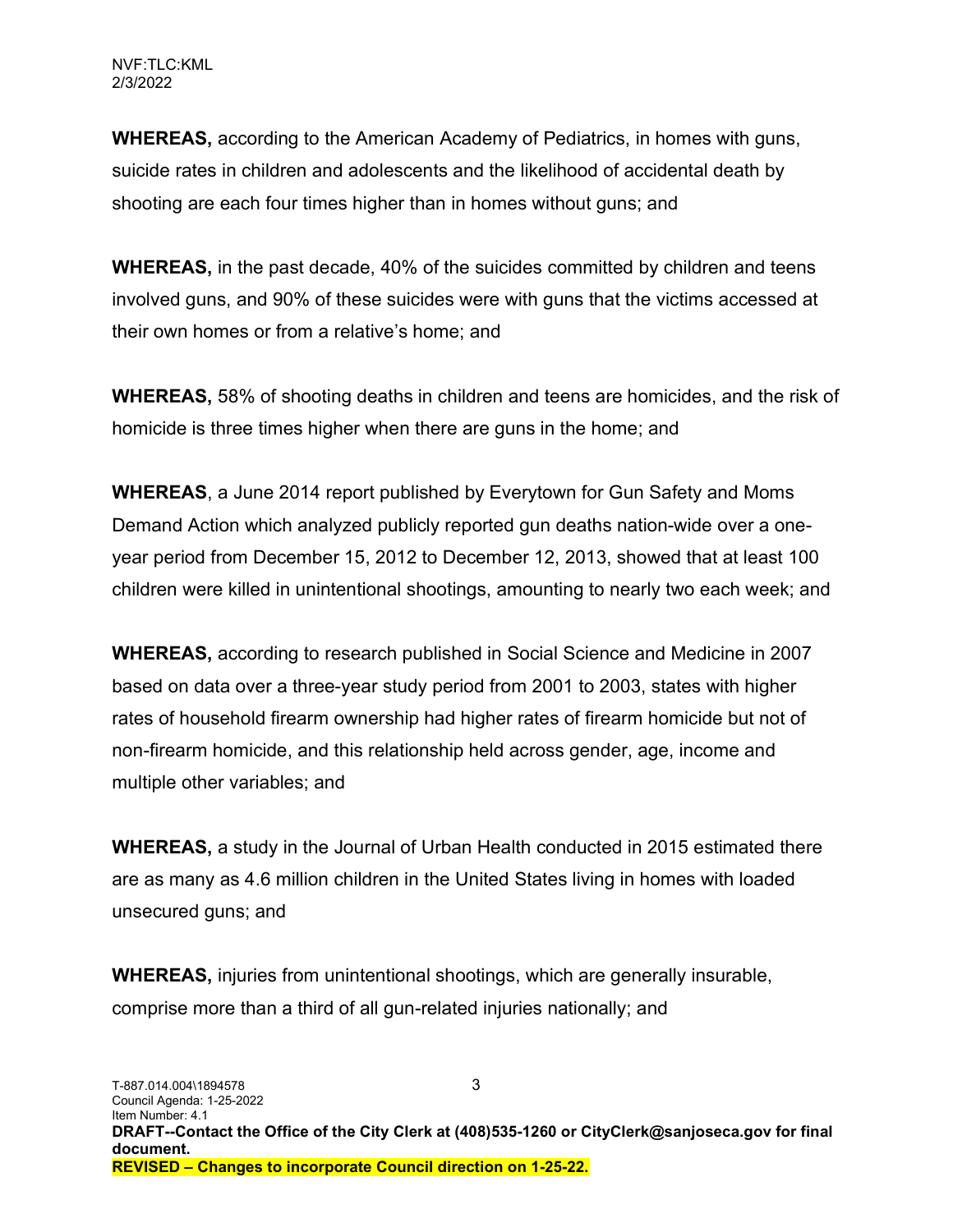WHEREAS, in some instances, gun owners have been successfully sued for harm resulting from the use of the owner's firearm by themselves or a third party; and

WHEREAS, auto insurers have used risk-adjusted premiums to reward good driving and incentivize use of airbags and other safety features, and by using a comprehensive public health approach to car safety the United States reduced per-mile auto fatalities by nearly 80% from 1967 to 2017; and

WHEREAS, similarly, insurance-based mechanisms can encourage firearm owners to take safety classes, use gun safes, install trigger locks, or utilize chamber-load indicators, and according to 2018 research published in The Actuary there is evidence that some actuaries and insurance companies are recognizing firearm-related risk through their product offerings, pricing and underwriting decisions; and

WHEREAS, pursuant to the provisions and requirements of the California Environmental Quality Act of 1970, together with related State CEQA Guidelines and Title 21 of the San José Municipal Code (collectively, "CEQA"), the Director of Planning, Building and Code Enforcement has determined that the provisions of this Ordinance do not constitute a project, under File No. PP17-008 (General Procedure & Policy Making resulting in no changes to the physical environment); and

WHEREAS, the City Council of the City of San José is the decision-making body for this Ordinance; and

WHEREAS, this Council has reviewed and considered the "not a project" determination under CEQA prior to taking any approval actions on this Ordinance;

NOW, THEREFORE, BE IT ORDAINED BY THE COUNCIL OF THE CITY OF SAN JOSE: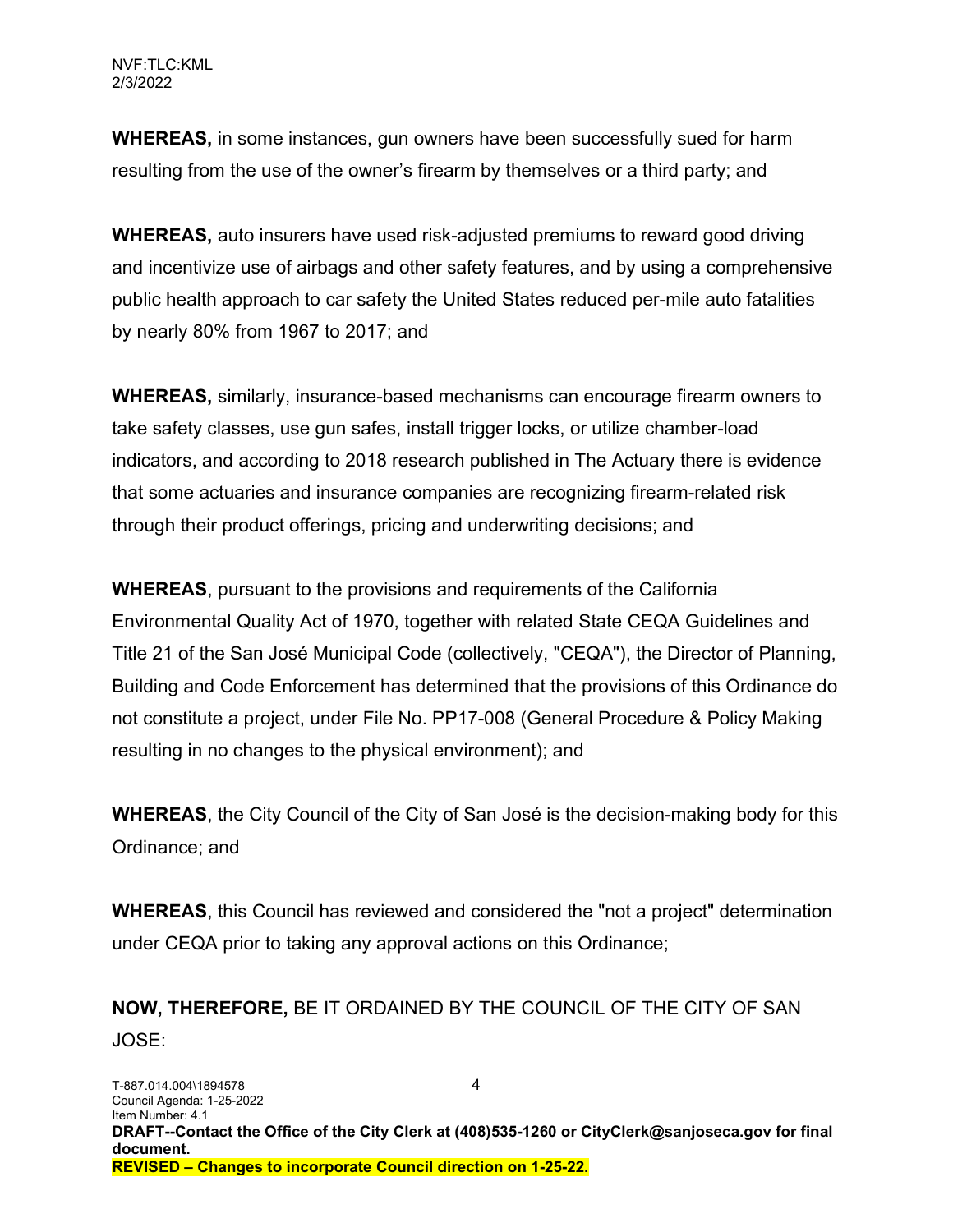**SECTION 1.** Chapter 10.32 of Title 10 of the San José Municipal Code is hereby amended by adding a Part to be numbered, entitled and to read as follows:

# Part 6 REDUCTION OF GUN HARM – LIABILITY INSURANCE REQUIREMENT AND GUN HARM REDUCTION FEE

## 10.32.200 Purpose and Findings

- A. This Part is passed and adopted in the exercise of the police power of the City, and for the protection of the welfare, peace and comfort of the residents of the City of San José. Specifically, it is the intent of this Ordinance to reduce gun harm.
- B. Findings:
	- 1. Firearm injuries have a significant adverse public health and safety impact nationally, in the State of California, and locally; and
	- 2. Each year more than twenty-three thousand (23,000) United States residents die by firearm suicide, fourteen thousand (14,000) die by firearm homicide, and nearly five hundred (500) die from unintentional firearm injuries; and
	- 3. In California, between 2005 and 2015, nearly four thousand (4,000) children and teenagers were killed or injured with firearms, and five hundred thirty-three (533) children and teenagers committed suicide with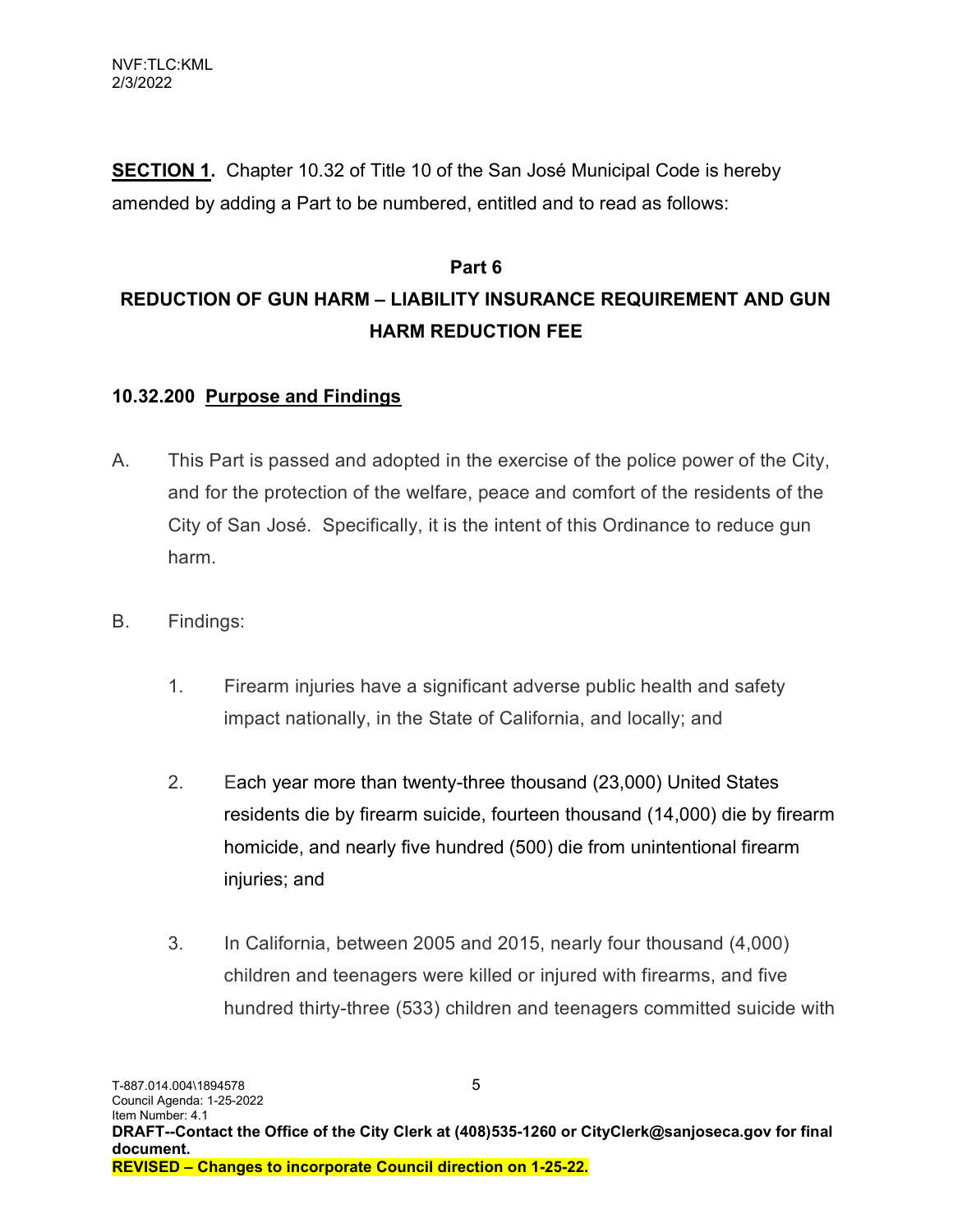firearms, according to data from the Center for Disease Control and Prevention; and

- 4. During 2010-2014 in Santa Clara County, thirty-one percent (31%) of emergency department visits and sixteen percent (16%) of hospitalizations from firearms injuries were due to unintentional shootings; and
- 5. A 2014 review in the Annals of Internal Medicine suggests that access to firearms within the home doubles the risk that family members will become a victim of homicide, and triples the risk of suicide; and
- 6. A study in the New England Journal of Medicine in 2020 found that handgun ownership is associated with eight (8) times greater likelihood for firearm suicide among men, and thirty-five (35) times greater likelihood of firearm suicide among women; and
- 7. Based upon a November 2021 analysis by Dr. Ted Miller, Ph.D. and the Pacific for Institute Research and Evaluation (PIRE), on average, 206 people suffer death or serious injury from gunshots each year in the City of San José; and
- 8. Conservatively, San José taxpayers annually spend approximately \$39.7 million, or approximately \$151 per firearm-owning household, to respond to gun violence with such public services as emergency police and medical response, victim assistance, incident investigation, acute and long-term health care, and perpetrator adjudication and judicial sanctioning; and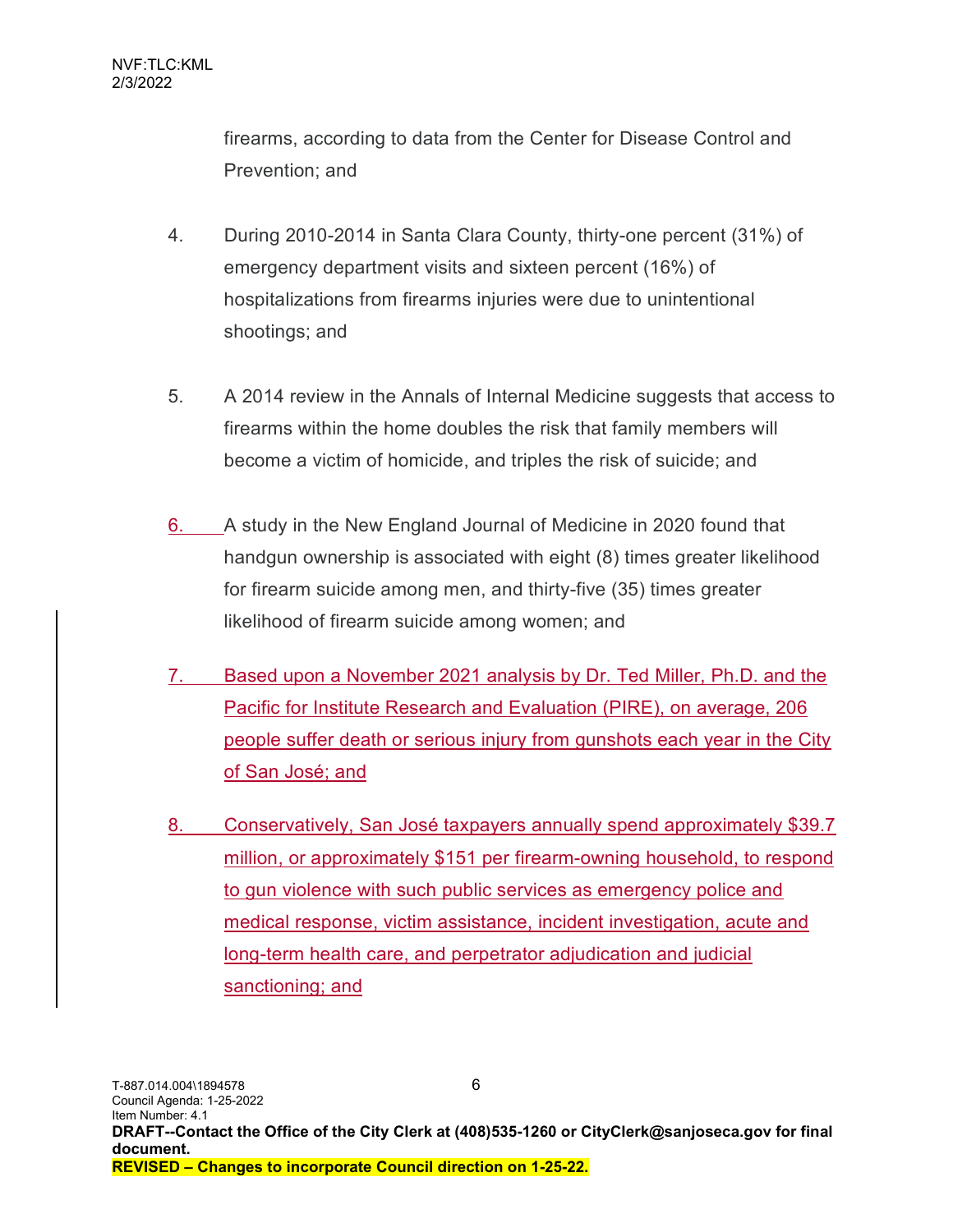- 6.9. Including private costs to individuals and families in the calculation, San José residents incur an annual financial burden of \$442 million per year for gun deaths and injuries; and
- 7.10. Injuries from unintentional shootings, which are generally insurable, comprise more than a third of all gun-related injuries nationally; and
- 8.11. Auto insurers have used risk-adjusted premiums to reward good driving and incentivize use of airbags and other safety features, and by using a comprehensive public health approach to car safety the United States reduced per-mile auto fatalities by nearly eighty percent (80%) from 1967 to 2017; and
- 9.12. Liability insurance can reduce the number of gun incidents by encouraging safer behavior and it can also provide coverage for losses and damages related to gun incidents; and
- 10.13. Programs and services to gun owners and their households can also encourage safer behavior, and provide education and resources to those residents.

# 10.32.205 Definitions

As used in this Part, the following terms have the following meaning:

A. "Firearm" means a device, designed to be used as a weapon, from which is expelled through a barrel, a projectile by the force of an explosion or other form of combustion. Firearm does not include antique firearms as defined by 18 U.S.C. Section 921(a).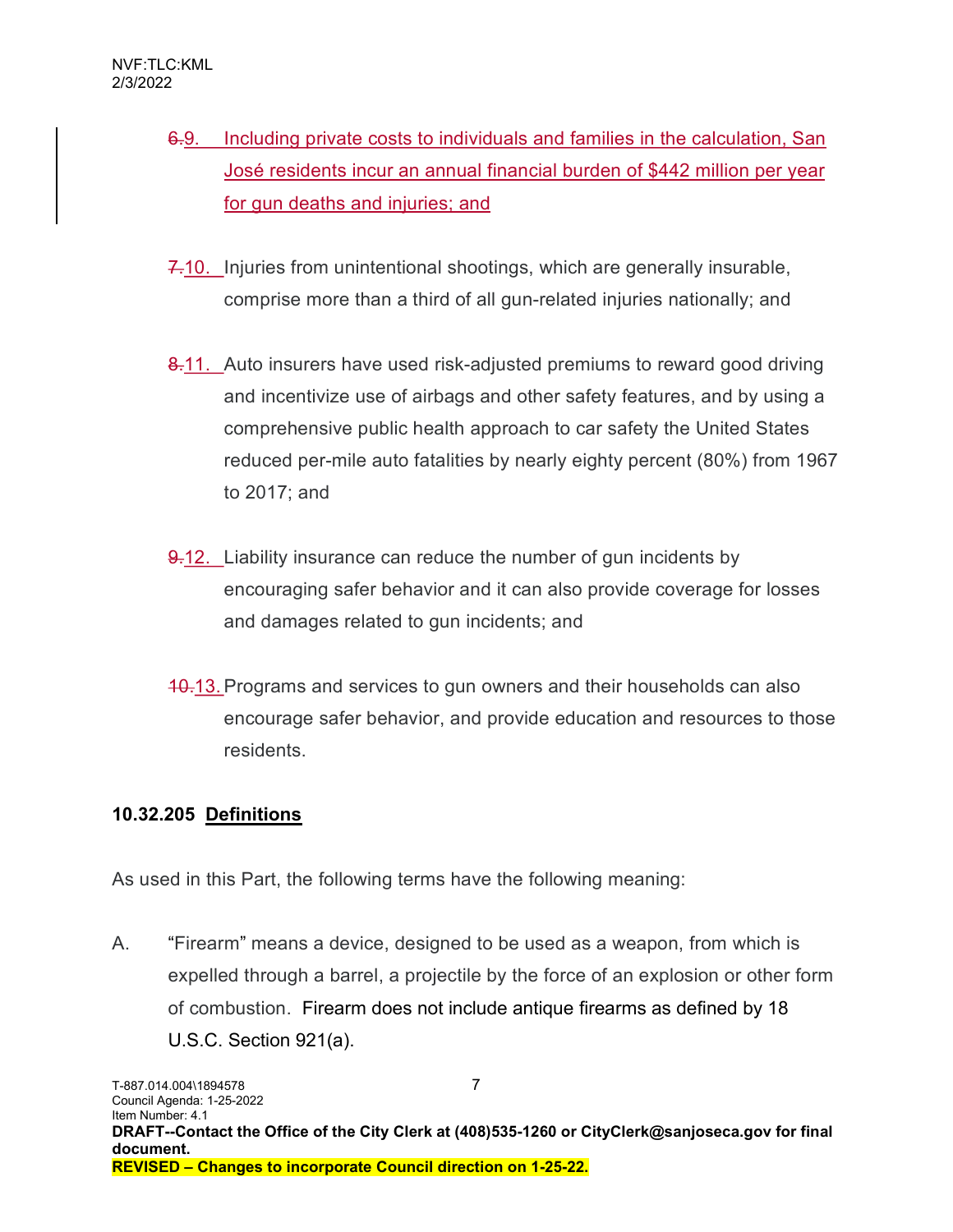B. "Designated Nonprofit Organization" means an entity that qualifies as a nonprofit corporation under the federal internal revenue code and is designated pursuant to the City Manager's authority under Section 10.32.235. No City official or employee shall sit on the board of directors of the Designated Nonprofit Organization.

## 10.32.210 Liability Insurance Required

- A. Insurance required. A person who resides in the City and owns or possesses a Firearm in the City shall obtain and continuously maintain in full force and effect a homeowner's, renter's or gun liability insurance policy from an admitted insurer or insurer as defined by the California Insurance Code, specifically covering losses or damages resulting from any negligent or accidental use of the Firearm, including but not limited to death, injury or property damage.
- B. For purposes of this Section, a person shall be deemed to be the owner of a Firearm if such Firearm is lost or stolen until such loss or theft is reported to the police department or sheriff which has jurisdiction in which such Firearm owner resides.
- C. Any person who owns a Firearm on the effective date of this Section shall obtain the insurance required by this Section within thirty (30) days of the effective date of this Ordinance, or by a later date certain established in the regulations promulgated by City Manager pursuant to Section 10.32.235.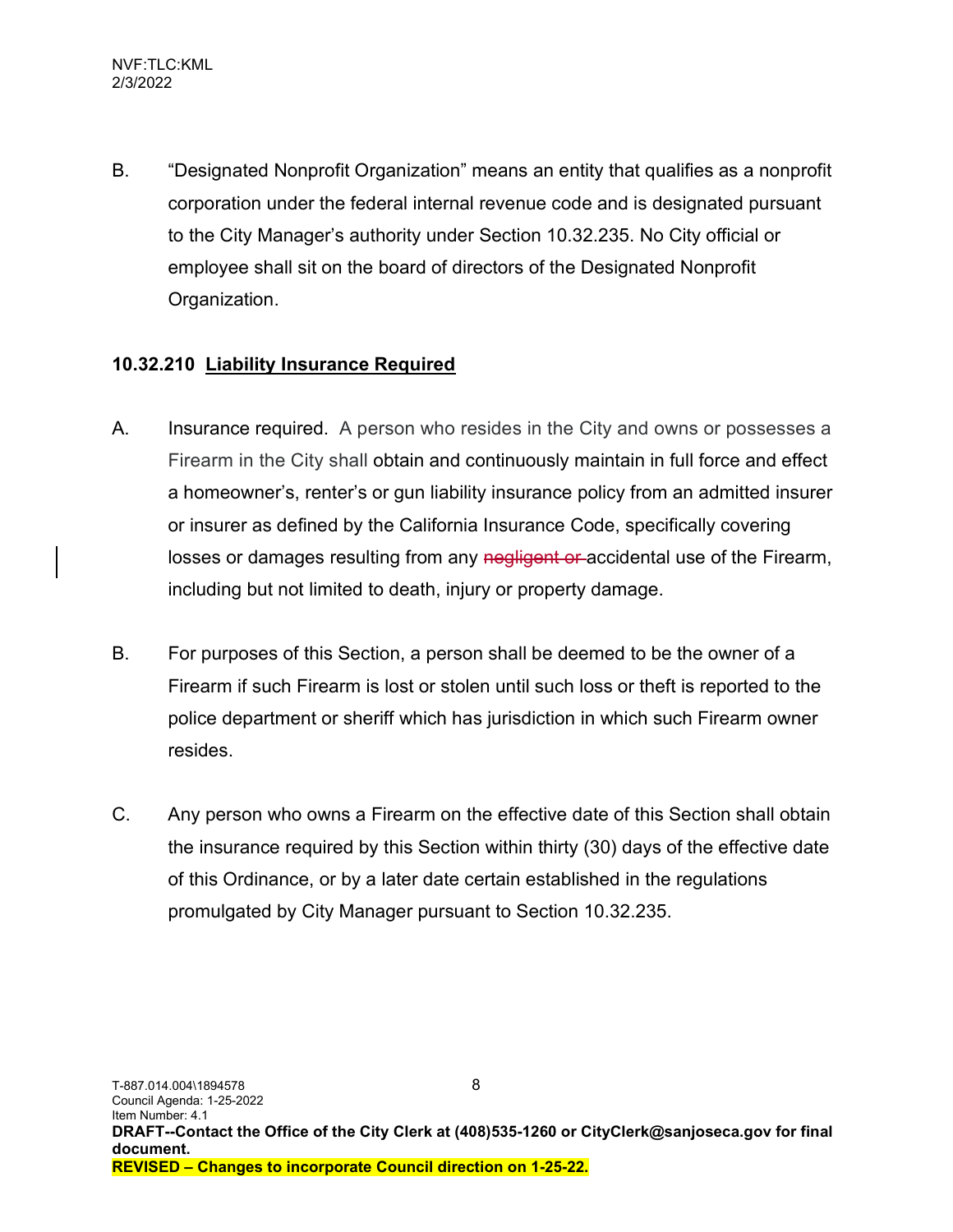# 10.32.215 Annual Gun Harm Reduction Fee

A person who resides in the City and owns or possesses a Firearm in the City shall pay an Annual Gun Harm Reduction Fee to the Designated Nonprofit Organization each year. The date by which payment shall be made annually shall be established in the regulations promulgated by City Manager pursuant to Section 10.32.235. The annual fee will be set forth in the schedule of fees and charges established by resolution of the City Council.

#### 10.32.220 Expenditure of Gun Harm Reduction Fee

- A. All monies from the Gun Harm Reduction Fee shall be expended by the Designated Nonprofit Organization on providing services to residents of the City that own or possess a Firearm in the City, -or-to members of their household, or to those with whom they have a close familial or intimate relationship. Such expenditures may include, but are not necessarily limited to the following:
	- 1. Suicide prevention services or programs;
	- 2. Violence reduction or domestic violence gender based violence services or programs;
	- 2.3. Addiction intervention and substance abuse treatment;
	- 3.4. Mental health services related to gun violence; or
	- 4.5. Firearms safety education or training.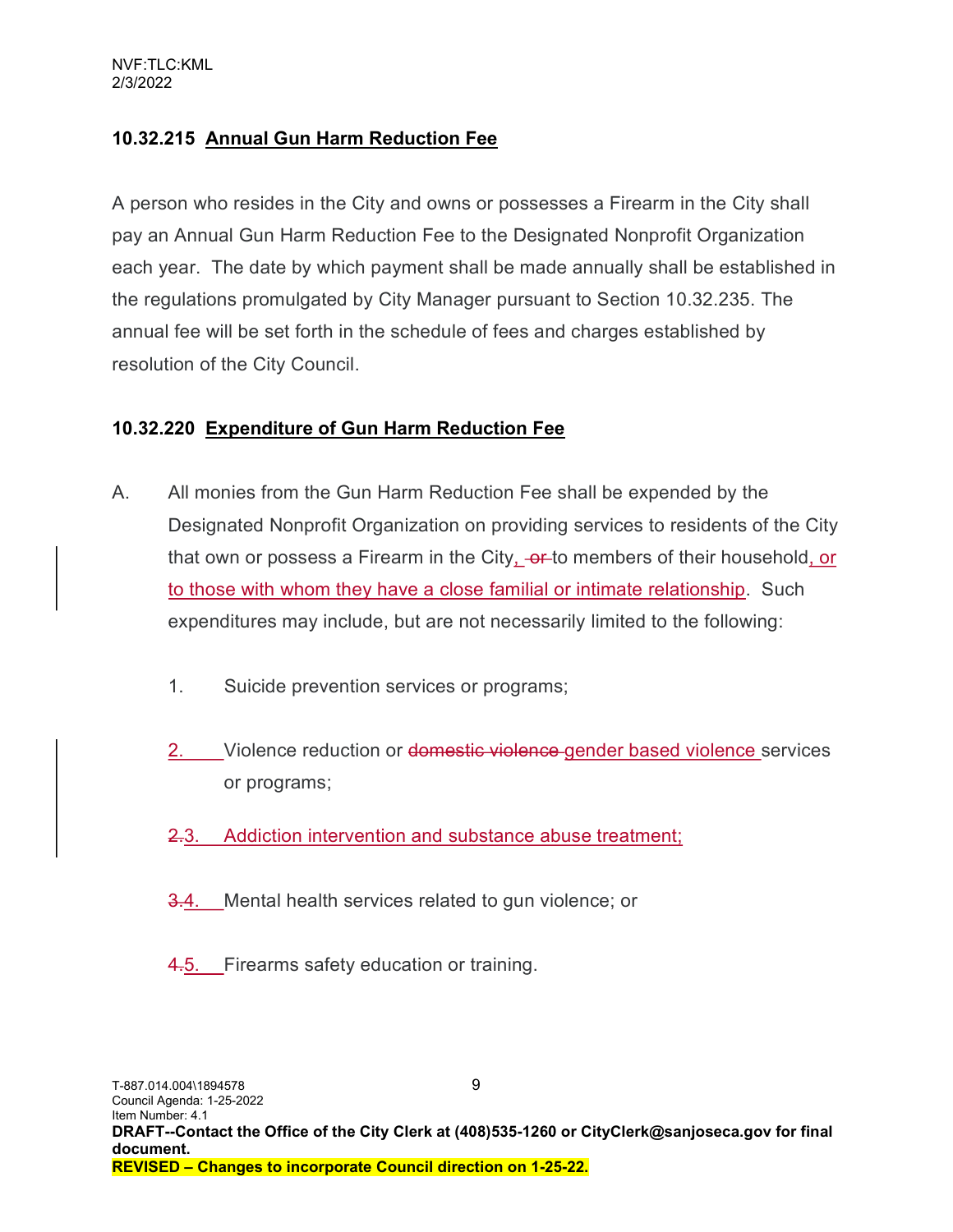- B. No portion of the monies from the Gun Harm Reduction Fee shall be used for litigation, political advocacy, or lobbying activities.
- C. The Designated Nonprofit Organization shall spend every dollar generated from the Gun Harm Reduction Fee, minus administrative expenses, exclusively for programs and initiatives designed to (a) reduce the risk or likelihood of harm from the use of firearms in the City of San José, and (b) mitigate the risk of physical harm or financial, civil, or criminal liability that a San José firearm owner or her family will incur through her possession of firearms. Otherwise, t<sub>The</sub> City shall not specifically direct how the monies from the Gun Harm Reduction Fee are expended.
- D. The designated non-profit shall provide a biannual report to an appropriate council committee and the report may also be provided to the City Council, as directed by the council committee.

# 10.32.225 Exceptions

The provisions of this **PartChapter** shall not apply to any of the following:

- A. Those persons designated as peace officers pursuant to Chapter 4.5 of Title 3 of Part 2 of the California Penal Code (§830 et seq.), including sworn peace officers, active reserve peace officers and retired peace officers.
- B. Those persons who have a license to carry a concealed weapon issued pursuant to California Penal Code § 26150 or § 26155, for as long as these statutes are legally enforceable.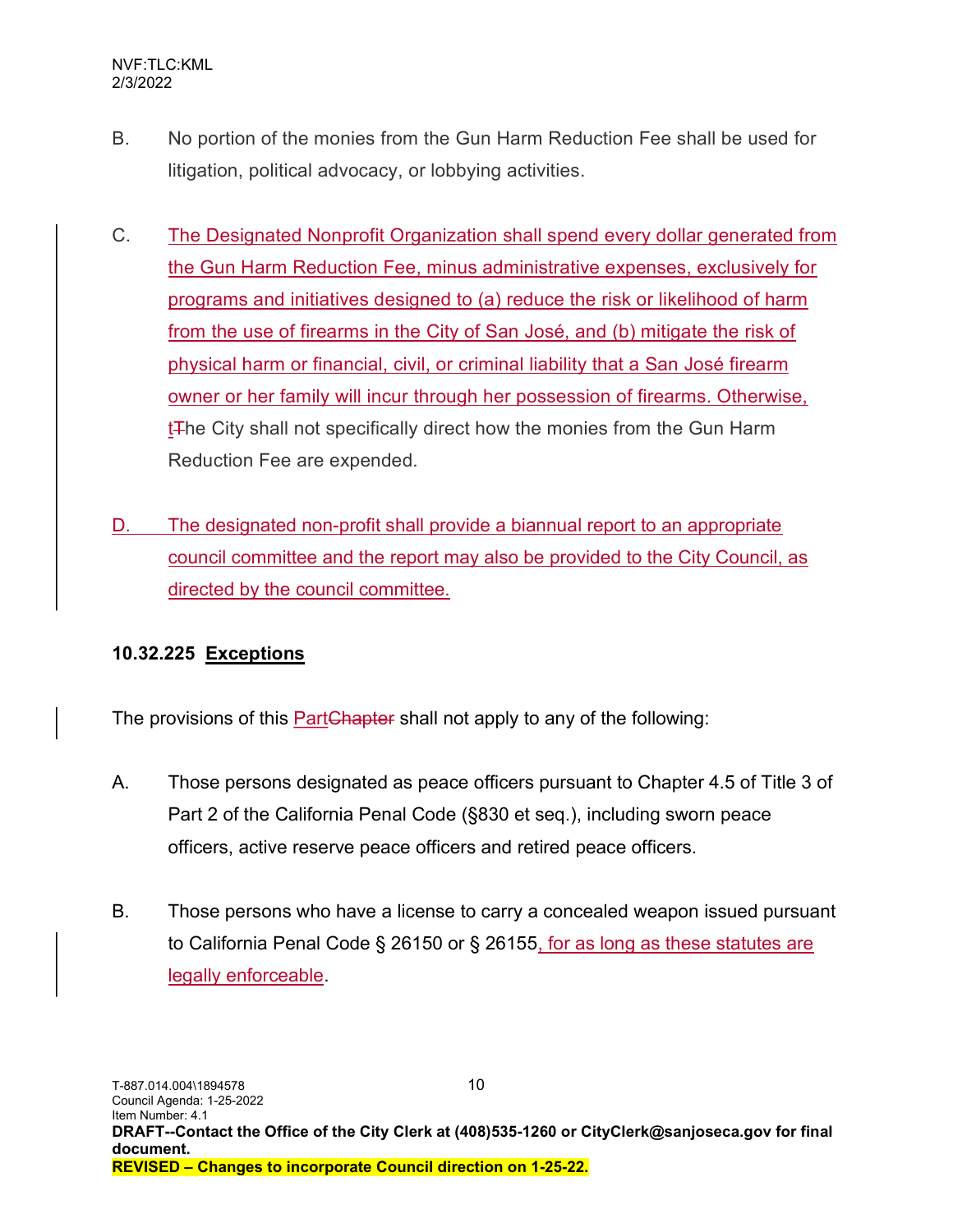C. Those persons for which compliance with this Part would create a financial hardship. eligible to proceed without paying court fees and costs pursuant to California Government Code § 68632 (a) and (b).

## 10.32.230 Compliance

- A. Insurance requirement. Each person required to obtain and maintain insurance under Section 10.32.210 shall demonstrate compliance with the insurance requirement by completing and executing a City-designated attestation form. Each such person shall state both the name of the insurance company issuing the policy and the number of the insurance policy on the attestation form, sign the form under penalty of perjury and keep the attestation form with the Firearms where they are being stored or transported. There is no requirement to submit the attestation form to the City. However, eEach person shall complete and sign a new attestation form under penalty of perjury in the event any of the information on the form changes. Each person shall present the form when lawfully requested to do so by a peace officer who knows or has reason to believe that a person possesses a firearm.
- B. Fee provisions. Each person shall affix proof of payment of the annual Gun Harm Reduction Fee to the attestation form and keep it with the Firearm or Firearms where they are being stored or transported.

# 10.32.235 Authority of the City Manager

A. The City Manager is authorized to promulgate all regulations necessary to implement the requirements and fulfill the policies of this Part relating to the reduction of gun harm, including, but not limited, to the following subjects: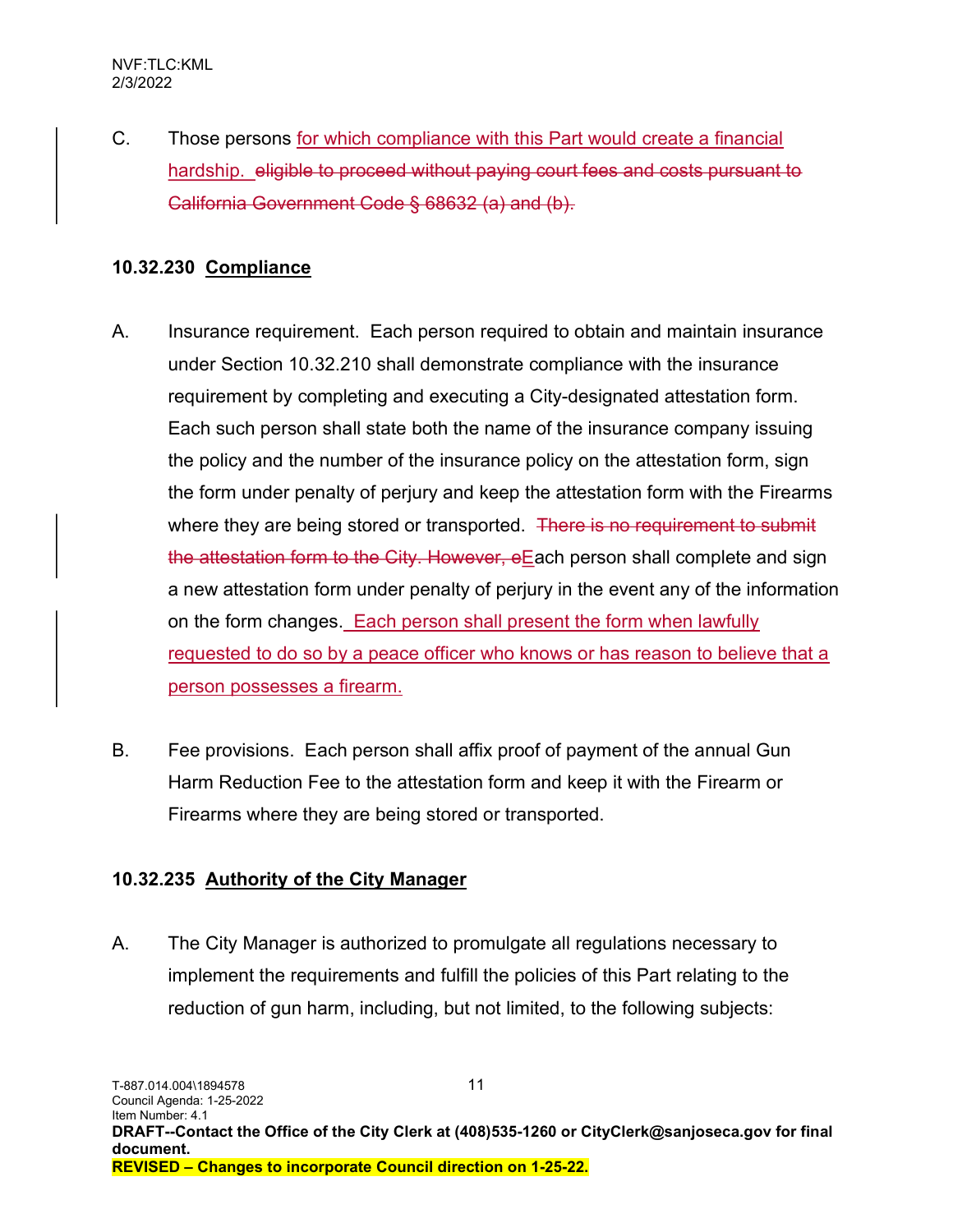- 1. Processes and procedures related to the implementation of the liability insurance requirement, and forms necessary thereto.
- 2. Designation of the nonprofit organization that will receive the Gun Harm Reduction Fee, any processes and procedures related to the payment of the fee, and any additional guidelines or auditing of the use of the monies from the fee.
- 3. Designation of any third-party agency and/or organization that will aid in the implementation of the noticing of the requirements of this Part or any other administrative tasks related to the requirements of this Part.
- 4. The criteria by which a person can claim a financial hardship exemption from this Part pursuant to Section 10.32.225.C.
- B. Regulations shall be published on the City's website.
- C. Regulations promulgated by the City Manager shall have the same force and effect of law. Unless a later date is specified in a regulation, a regulation shall become effective upon date of publication.

# 10.32.240 Enforcement

A. Any violation of this Part shall be punishable by an administrative citation in accordance with the procedures set forth in Chapter 1.15 of Title 1 of this Code relating to the issuance of administrative citations, imposing of administrative fines, right to appeal, and the right to an administrative hearing.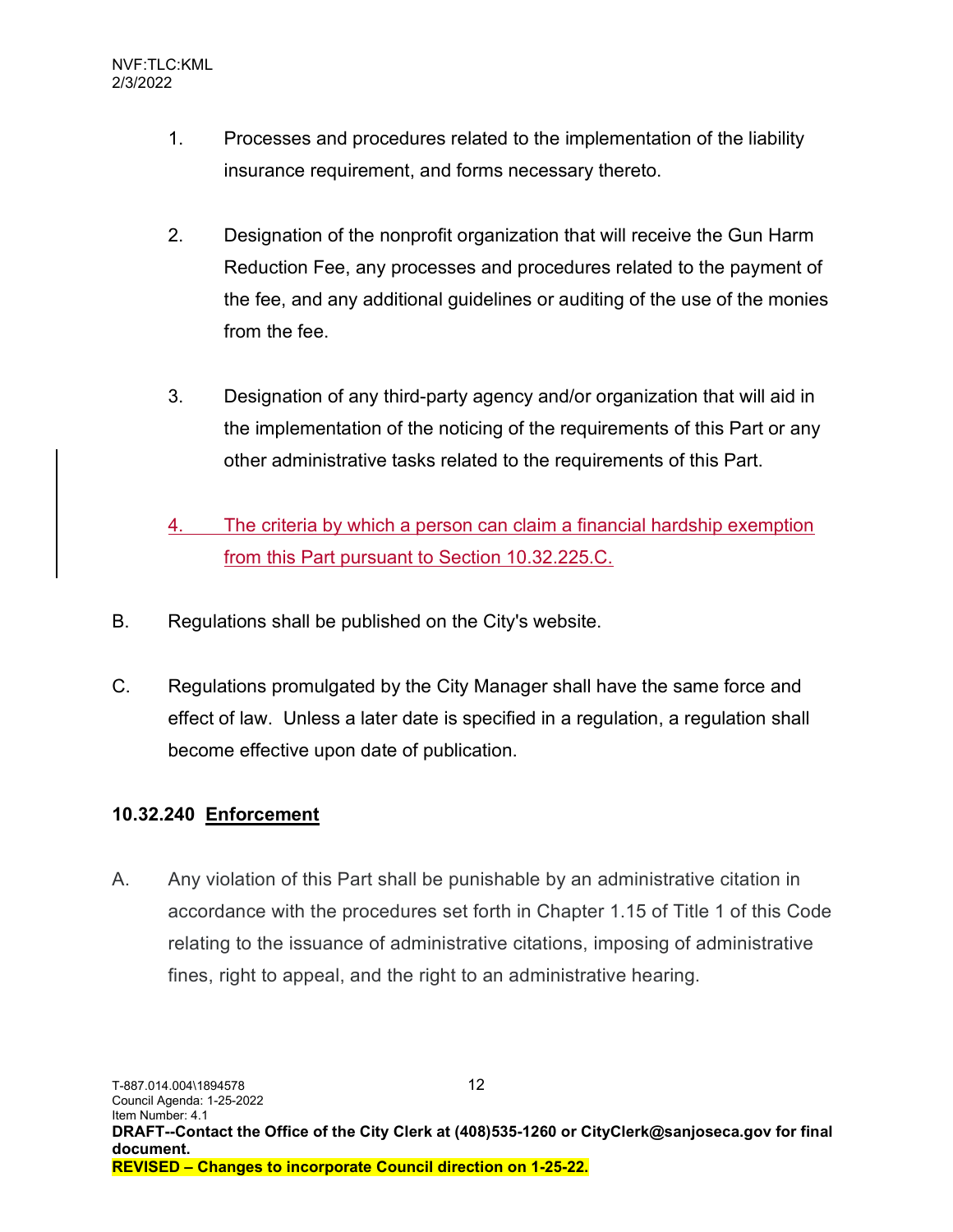- B. The amounts of the fines for violations imposed pursuant to this Part shall be set forth in the schedule of fines established by resolution of the City Council.
- C. A violation of this Part is also enforceable through all other civil and administrative remedies available to the City.

## 10.32.245 Impoundment

To the extent allowed by law, the Firearm or Firearms of a person that is not in compliance with this Part may be impounded subject to a due process hearing.

# 10.32.250 Fees and Charges

The City Manager is hereby authorized to charge and collect any and all cost recovery fees associated with fulfilling the policies of this Part relating to the reduction of gun harm, including any associated third-party costs. All fees shall be as set forth in the schedule of fees and charges established by resolution of the City Council.

SECTION 2. This Ordinance shall become effective at the expiration of one hundred eighty (180) days after its adoption.

SECTION 3. Consistent with Section 1.04.160 of the San José Municipal Code, should any provision of this Ordinance or its application to any person or circumstance be determined by a court of competent jurisdiction to be unlawful, unenforceable or otherwise void, that determination shall have no effect on any other provision of this Ordinance or the application of this Ordinance to any other person or circumstance and, to that end, the provisions hereof are severable.